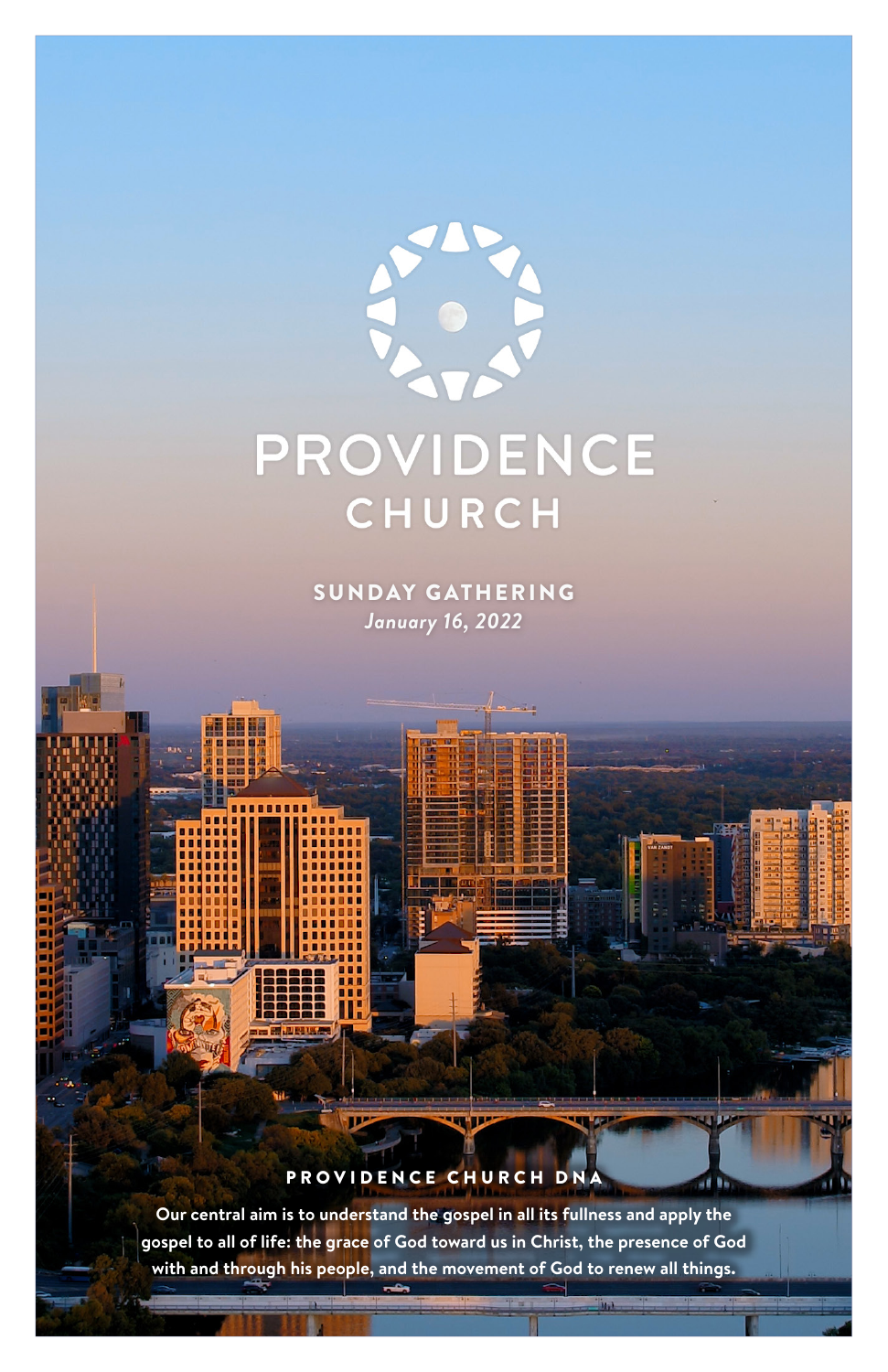#### GATHERED WORSHIP

#### CALL TO WORSHIP

*Psalm 147:1-12*

# SONG O GOD OF OUR SALVATION

O God of our salvation, who reigns upon the throne The sovereign Father great is He, from whom all blessings flow

Behold the Son our Savior, who for our sin was slain The Christ who purchased with His blood, the wretched souls of men

*O God of our salvation, from whom redemption comes O Father, Son, and Spirit, the blessed Three in One*

O God the Holy Spirit, revealing deity The fount of life and love divine, throughout eternity

Ascribe unending praises to the God who reigns on high How matchless is His power, His glory how divine Ascribe, O church, the greatness and the glory due His name One God, One Being, One Essence, our Triune God proclaimed Amen, Amen, Amen, Amen.

### CONFESSION OF SIN

God our Father, we confess that we fail to live in light of the coming, both past and future, of your Son Jesus Christ. He came to redeem those under the law, but we live as those still under it. You sent the Holy Spirit into our hearts, but we choose instead to live as slaves to our flesh. You purchased our freedom and adopted us as your sons and daughters, but we fail to live out of our identity as Your children. Forgive our fear and unbelief. Help us to live as Your sons and daughters, heirs to Your Fatherly blessings, because of what Jesus has done for us. Amen.

#### ASSURANCE OF PARDON

*Romans 8:15-17*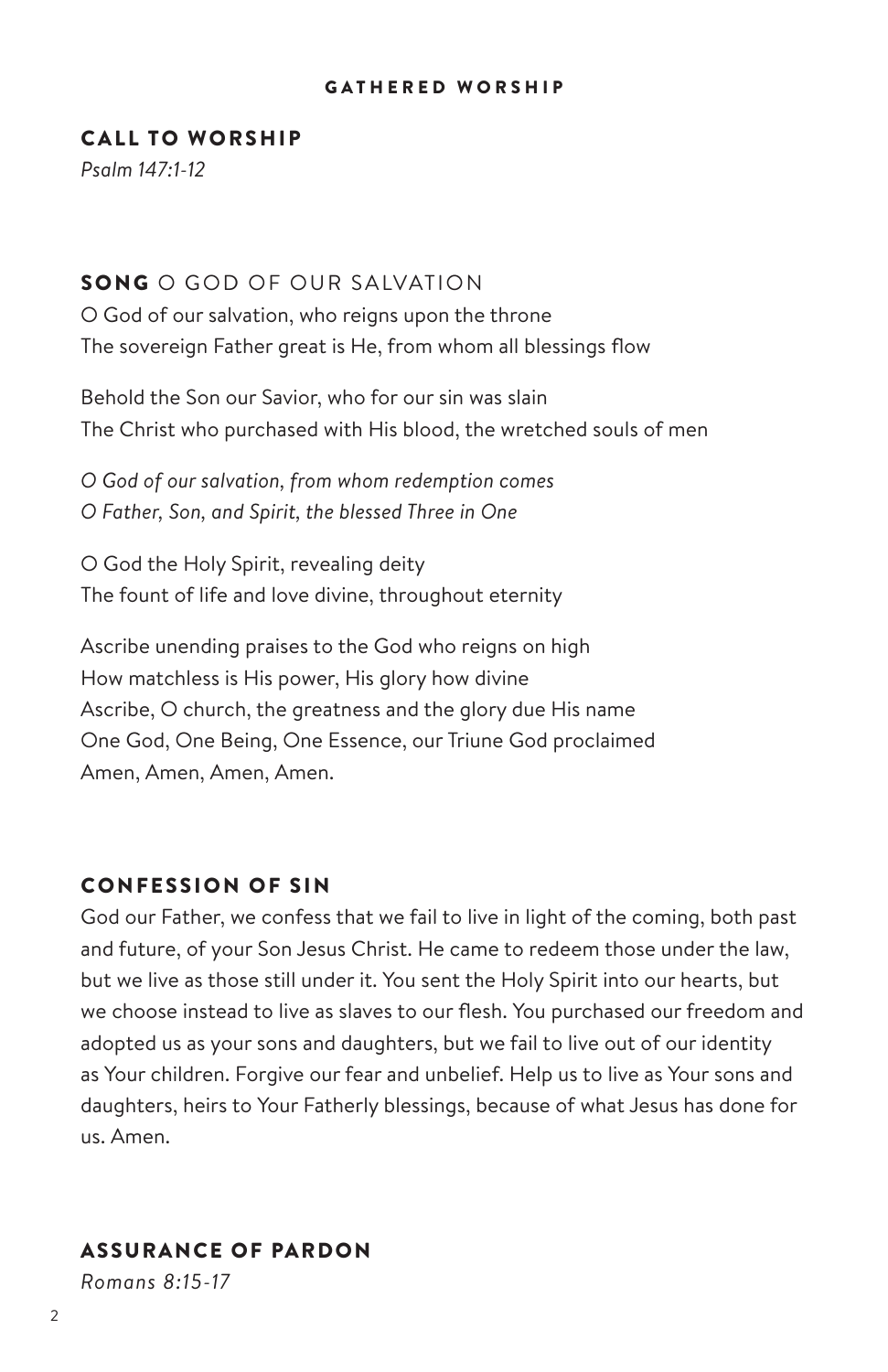#### GATHERED WORSHIP

SONG SOVEREIGN GRACE O'ER SIN ABOUNDING Sovereign grace o'er sin abounding! Ransomed souls, the tidings swell 'Tis a deep that knows no sounding; Who its breadth or length can tell? On its glories, let my soul forever dwell

What from Christ that soul can sever, bound by everlasting bands? Once in Him, in Him forever; thus the eternal covenant stands None shall take Thee, from the strength of Israel's hands

Heirs of God, joint-heirs with Jesus, long ere time its race begun To His name eternal praises; O what wonders love has done One with Jesus, by eternal union one One with Jesus, by eternal union one

On such love, my soul, still ponder, love so great, so rich, so free Say, while lost in holy wonder, why, O Lord, such love to me? Hallelujah, grace shall reign Hallelujah, grace shall reign! Hallelujah, grace shall reign, eternally!

# SONG HIS MERCY IS MORE

What love could remember, no wrongs we have done? Omniscient, all-knowing, He counts not their sum Thrown into a sea without bottom or shore Our sins they are many, His mercy is more

*Praise the Lord! His mercy is more! Stronger than darkness, new every morn Our sins they are many, His mercy is more!* 

What patience would wait as we constantly roam? What Father so tender is calling us home? He welcomes the weakest, the vilest, the poor Our sins they are many, His mercy is more

What riches of kindness He lavished on us His blood was the payment, His life was the cost We stood 'neath a debt we could never afford Our sins they are many, His mercy more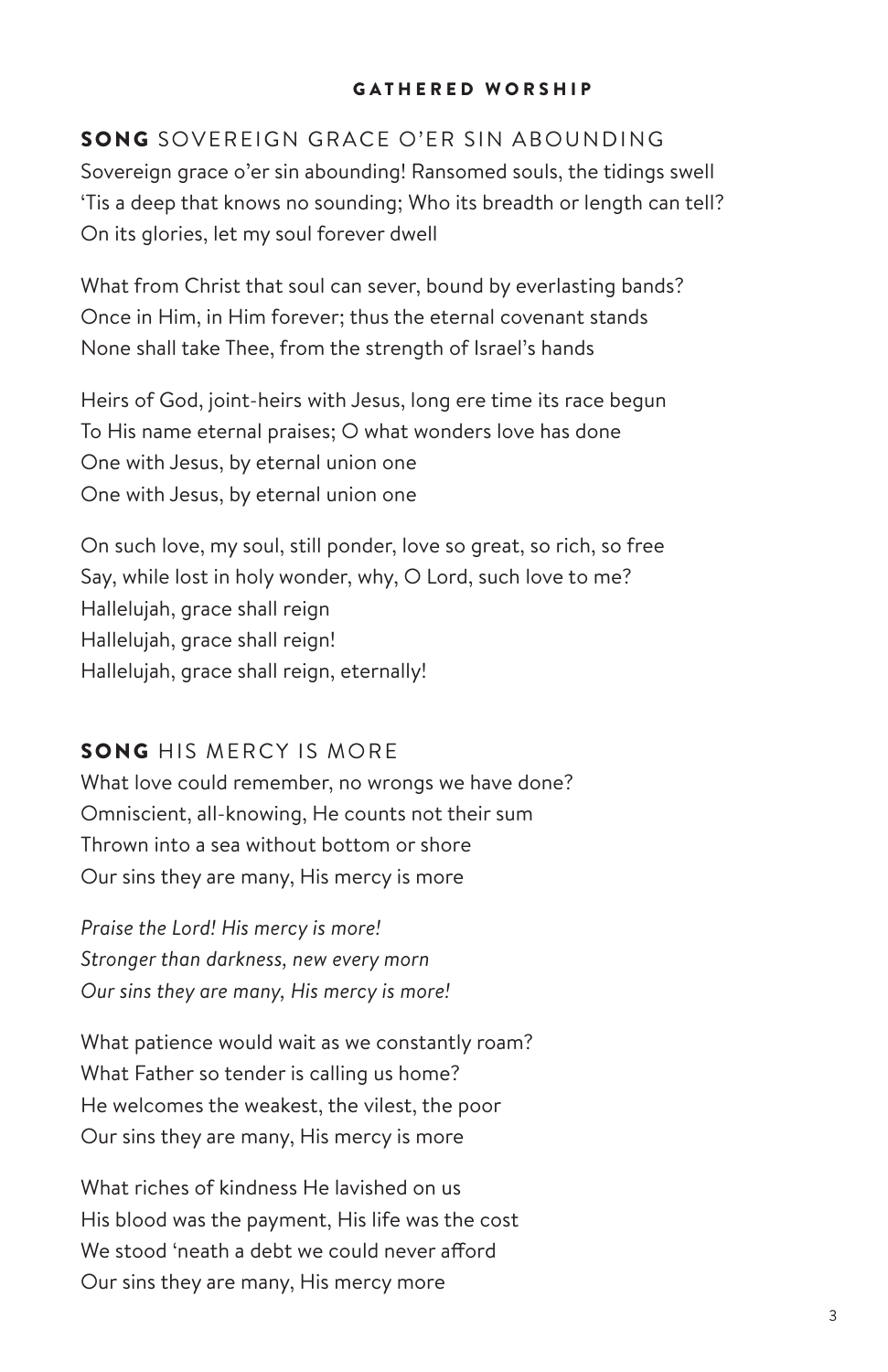## PROFESSION OF FAITH

We profess and affirm that by the grace of God, we are a chosen race, a royal priesthood, a holy nation, a people for God's own possession. He has called us out of darkness into his marvelous light, that we might proclaim his goodness toward us. Once we were not a people, but now we are God's people; once we had not received mercy, but now we have received mercy. Praise be to God, the author of light and giver of mercy!

# PRAYER OF THE CHURCH

## SCRIPTURE READING

*Luke 4:14-30*

# PREACHING OF THE WORD

## **COMMUNION**

#### GIVING

*We desire that generous giving would be both an act of worship and display of the grace we receive through Christ. You can place your offerings in one of the two boxes located up front, or there are alternate ways of giving listed on pg 8.*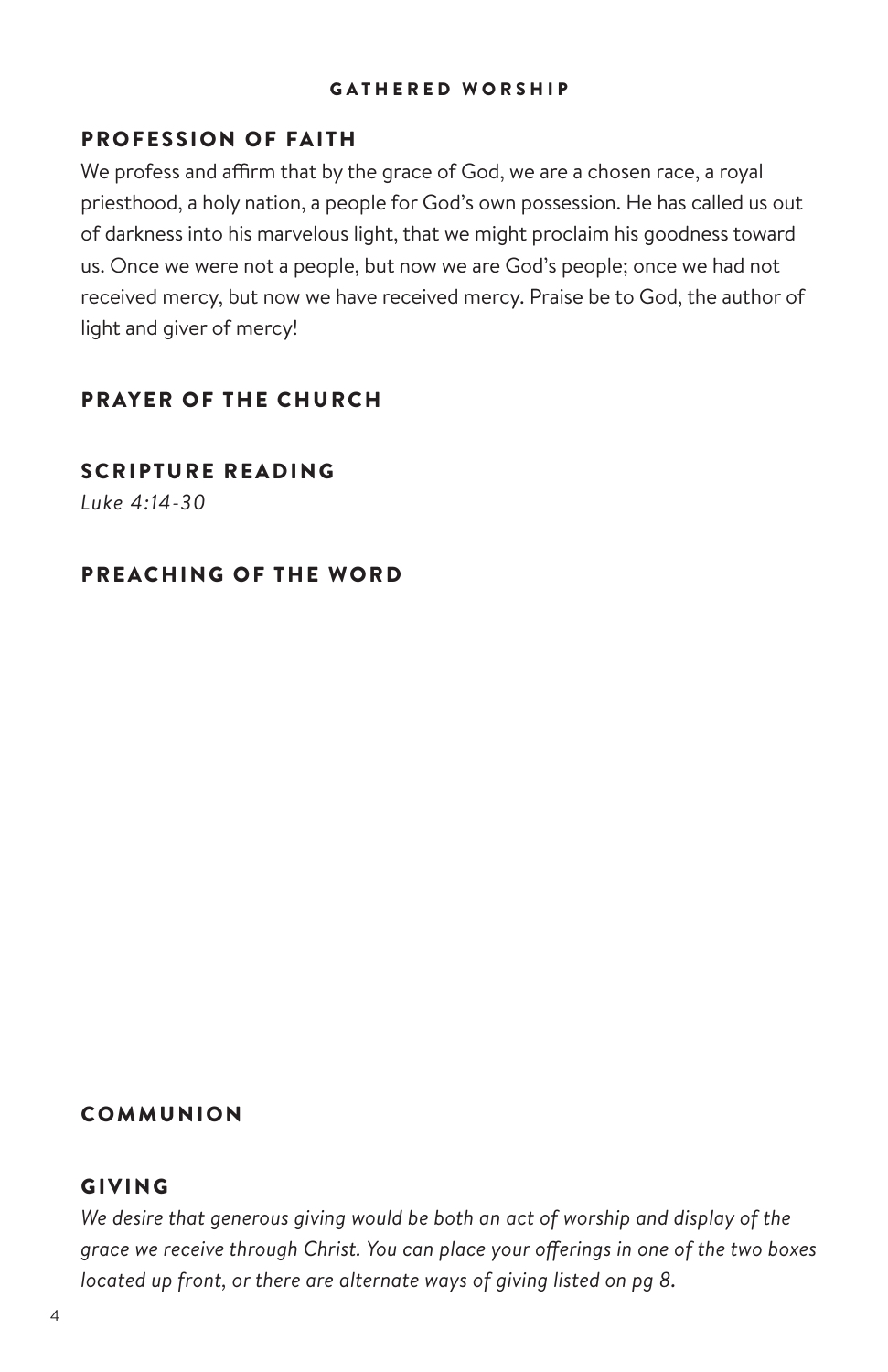#### GATHERED WORSHIP

SONG JESUS LOVER OF MY SOUL

Jesus, lover of my soul, let me to Thy bosom fly While the nearer waters roll, while the tempest still is high Hide me, O my Savior, hide, 'til life's storm is past Safe into the haven guide; receive my soul at last

Other refuge have I none, hangs my helpless soul on Thee Leave, oh leave me not alone, still support and comfort me All my trust on Thee is stayed, all my help from Thee I bring Cover my defenseless head in the shadow of Thy wing

Thou, O Christ, are all I want, more than all in Thee I find Raise the fallen, cheer the faint, heal the sick, and lead the blind Just and holy is Thy Name, I am all unrighteousness False and full of sin I am; Thou art full of truth and grace

Plenteous grace with Thee is found, grace to cover all my sin Let the healing streams abound; make and keep me pure within Thou of life the fountain art, freely let me take of Thee Spring Thou up within my heart; for all eternity, for al eternity

SONG HAIL TO THE LORD'S ANOINTED *Hail to the Lord's anointed, great David's greater Son! Hail in the time appointed, His reign on earth begun!*

He comes to break oppression, to set the captive free To take away transgression, and rule in equity He comes in comfort speedy to those who suffer wrong To help the poor and needy, and bid the weak be strong

To give them songs for sighing, their darkness turn to light Whose souls, condemned and dying, are precious in His sight He shall come down like showers upon the fruitful earth Love, joy, and hope, like flowers, spring in His path to birth

Kings shall fall down before Him, and gold and incense bring; All nations shall adore Him, His praise all people sing; The tide of time shall never His covenant remove His Name shall stand forever, His Name to us is Love

# BENEDICTION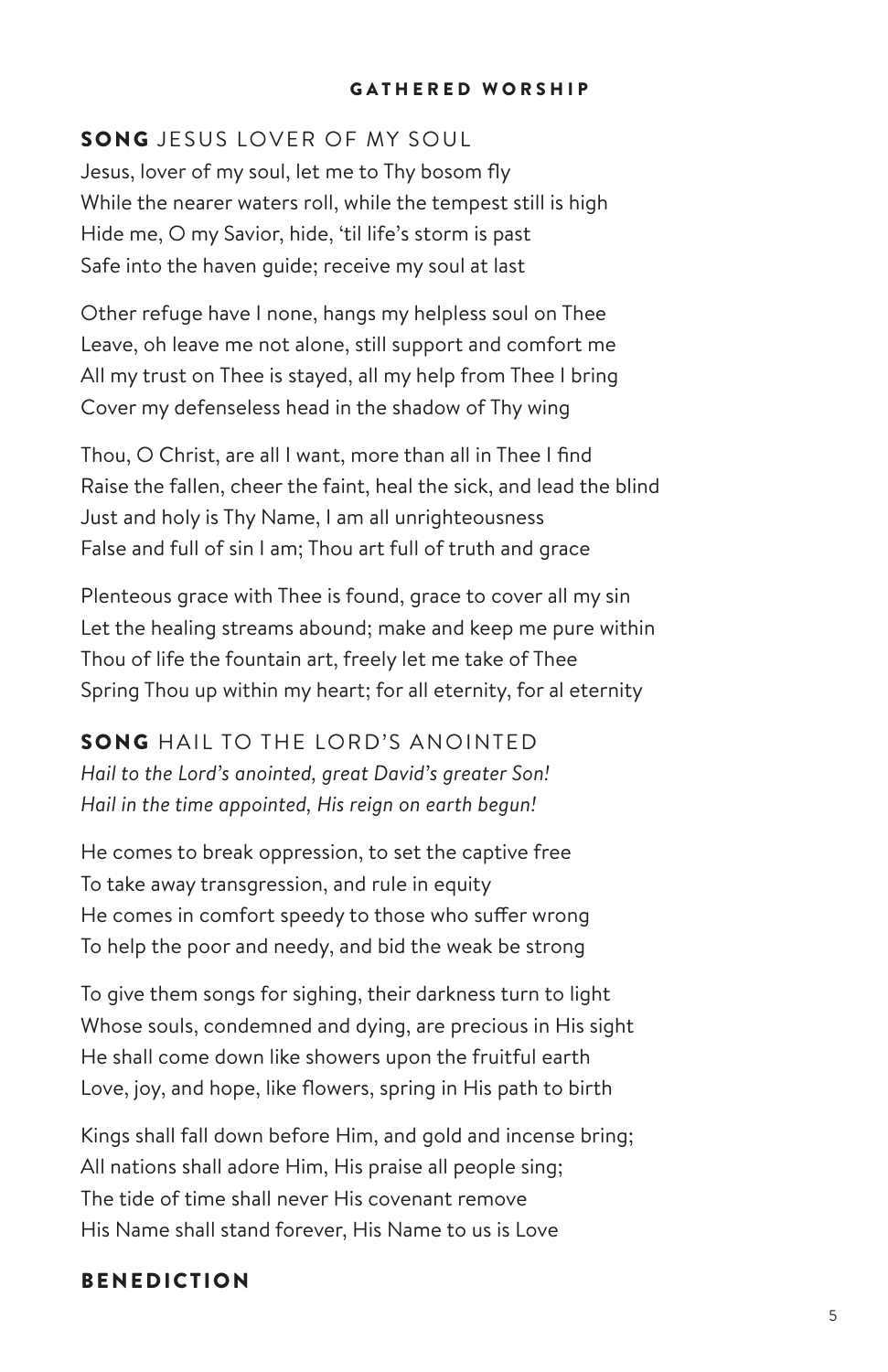#### GOSPEL COMMUNITIES

Church is a family. A Gospel Community (GC) is a place where you can experience that reality. We extend grace, speak truth, deal with conflict, meet needs, and invite others in. Our groups meet throughout the week and across the city. You can message leaders directly or email **gc@providenceaustin.com** for help figuring out which GC would be a good fit for you.

#### CENTRAL

NORTH

**Trey & Kyrsten Arbuckle** Sunday • 10:00am • Clarksville trey.arbuckle@gmail.com

**John & Meg Gazzini** Monday · 7:30pm · Bryker Woods gazzini.meg@gmail.com

**Jamie & Katie Bennett** Monday • 7:00pm • Hyde Park Jamie.Bennett.tx@gmail.com

**Mark & Laura McKnight**  Wednesday • 7:30pm • NW Hills laurafmcknight@gmail.com

**Ashwin & Grace Rao** Wednesday • 7:30pm • Tarrytown grace.and.ashwin@gmail.com

**Will & Debbie Walker** Tuesday · 8:00pm · Tarrytown will@providenceaustin.com

**Steve & Kate Zinnecker** Sunday • 10:00am • Rosedale steve.zinnecker@gmail.com

## SOUTH

**Jordan & Darby Hurst** Tuesday • 8:00pm • Westgate jordan@providenceaustin.com

**Baird & Monica Smith** Friday • 6:30pm • Travis Country monicamsmith75@gmail.com

**Jake & Melanie Hebert** Wednesday • 7:00pm • Jollyville melanieabear@gmail.com

**Colby & Emily Humphrey** Tuesday • 7:45pm • I35 & Braker Ln colbyshumphrey@gmail.com

# EAST

**Daniel & Ellie Rogers** Tuesday • 7:00pm • Windsor Park ellierogers216@gmail.com

**John & Chelsea Scharbach** Tuesday • 7:00pm • University Hills jscharbach@gmail.com

**Matt & Caroline LaFollette** Monday • 7:00pm • East Austin matthew.craig.lafollette@gmail.com

**Bill & Madi Nguyen** Monday • 7:00pm • East Austin nguyen.bill.a@gmail.com

# **WEST**

**Will & Katie Fowler** Sunday • 10:00am • Westlake williamdudleyfowler@gmail.com

**John & Evonne Griffin** Wednesday • 7:45pm • West Lake Hills johnmgriffin@gmail.com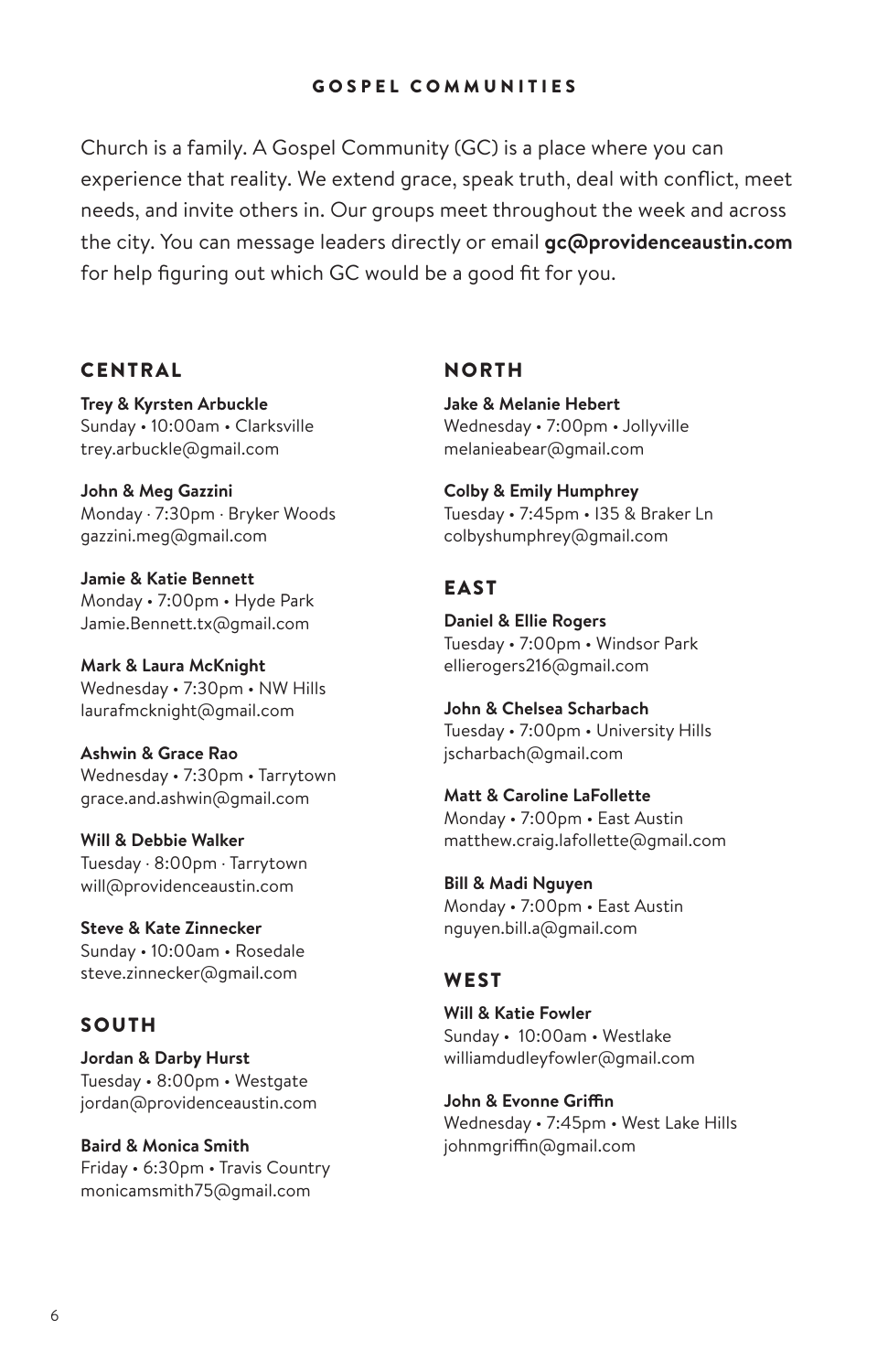#### EVENTS AND HAPPENINGS

*Here is what is coming up in the life of our church …*

# EMERGING LEADERS GROUP | *Weekly* @ 6:30-8:00am *\*Application deadline is January 24, limited space available*

Our Emerging Leaders Group is a year-long program, designed to prepare upand-coming leaders for ministry roles in our church (e.g. GC Leader, Deacon, PK & Youth Teacher). Effective ministry is rooted in a personal walk with God and understanding of the gospel, a track record of faithfulness, and a commitment to healthy relationships. Therefore the program focuses on spiritual disciplines, spiritual formation, gospel-fluency, and discipleship. To read more about the program criteria and commitments and to fill out an application.

Apply today @ *www.providenceaustin.com/EMERGING-LEADERS-GROUP*

# PROVIDENCE RECOVERY | Every Thursday • 7:00-8:00pm

*University Avenue Church of Christ*

Providence Recovery is a Christ-centered twelve-step program designed to help people point each other to Jesus for healing and provide fellowship and accountability in applying Christian principles and practices to every area of life. Recovery is geared towards anyone struggling with patterns of sinful behavior, whether "addictive" or not. Our weekly meetings start at 7:00pm in the Activity Center located on the first floor of the building. You can show up to a meeting whenever you like (use the north lot for parking) or you can email **recovery@ providenceaustin.com** with any questions you may have.